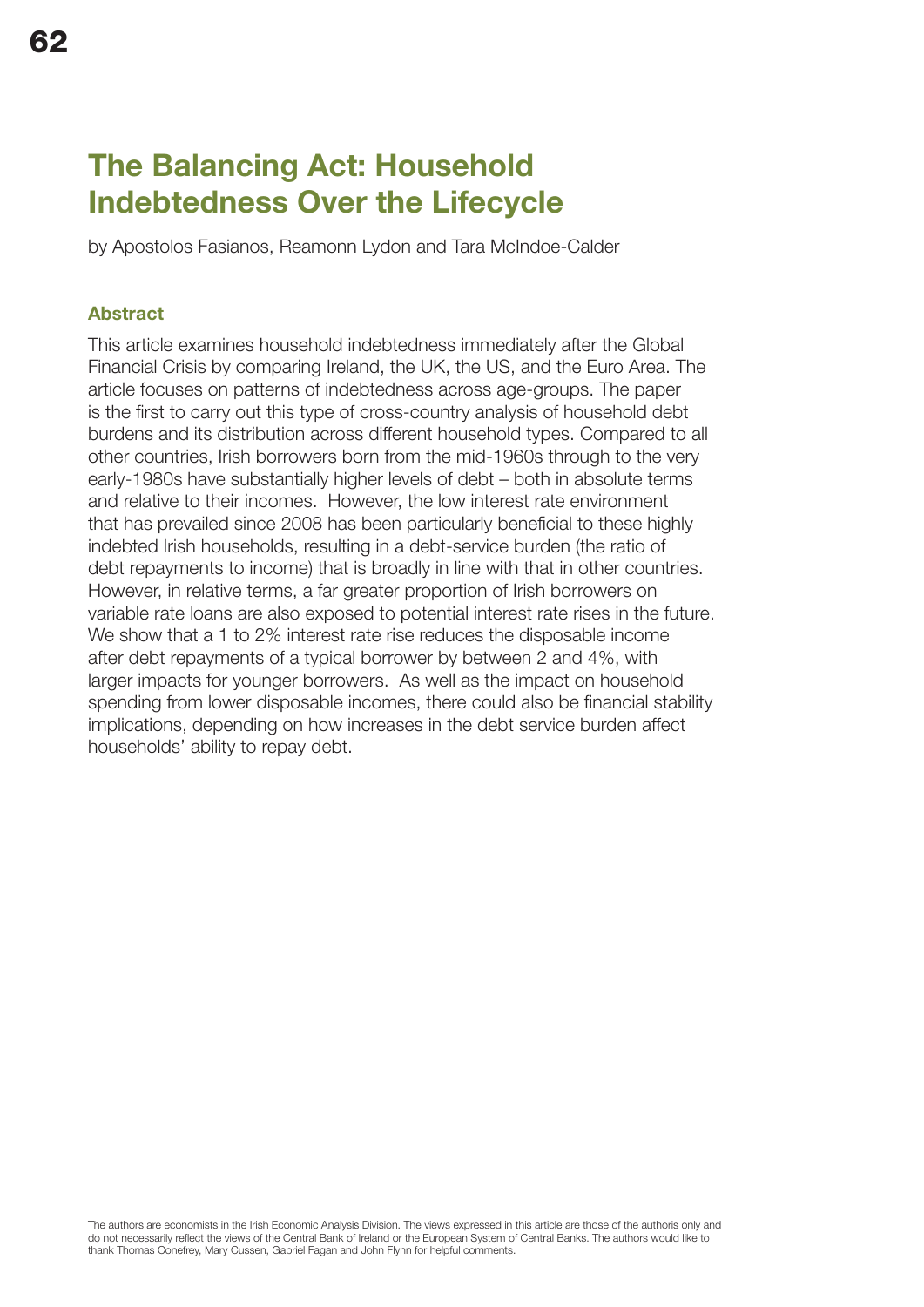# 1. Introduction

One of the costliest lessons of the recession in Ireland is the negative economic consequences that result from having too much household debt. In the run-up to the housing market collapse, rising household debt helped to stoke house prices and consumption to unsustainable levels, creating imbalances in the economy. In the aftermath of the financial crisis, the overhang of household debt also proved to be a significant destabilising factor. Household debt reduction has been a constant feature since 2008, with household credit falling by between 2 and 6% year-on-year since the end of 2008. In this article we show that in aggregate, debt reduction is likely to continue in the short term with the return to debt accumulation in the medium term likely to occur only slowly. We see two reasons for this scenario. First, borrowers that took out mortgage debt during the peak years of the housing bubble remain highly indebted, both relative to their own incomes and when we compare them with patterns of household indebtedness in other countries. For the typical borrower in this group, the remaining loan-term is around 25 years, meaning that a large share of mortgage repayments is still going towards interest payments as opposed to reducing the size of the initial mortgage debt (the principal amount of the mortgage). Second, the flow into indebtedness from younger borrowers remains very low by comparison, both as a result of fewer households becoming mortgaged homeowners compared with earlier years and much smaller mortgages due to the fall in house prices and tighter lending standards.

Previous Central Bank articles by Cussen and Phelan (2011) and Lawless, Lydon and McIndoe-Calder (2015) highlight the rapid expansion of household debt in the early 2000s, when house-price growth outstripped disposable income growth by a factor of three-to-one.<sup>1</sup> We expand on this work by comparing the financial situation of Irish, UK,

US and European households, focusing on patterns of indebtedness across age groups. For European comparisons, we draw on the latest wave of the *Household Finance and Consumption Survey*, which was released in December 2016. We combine this with household survey data from the US and UK to create a harmonized database with information on debt, assets and incomes covering the period 2012-14. These comparisons show that whilst in all countries debt-levels are concentrated in the mid/late-30s to early-50s age-group, in Ireland the levels of debt for these key age cohorts are especially high – that is, households where the head of household was born between the mid-1960s and the very early-1980s that borrowed to buy housing at the peak of the market.

The level and the distribution of household debt is important for monetary policy, financial stability and the real economy. Household debt and its distribution is likely to affect the economy's recovery path through different channels. There is already a vast literature covering all of these areas including, for example, Eggertson and Krugman (2012) on monetary and fiscal policy; Minsky (1992) on financial stability; and Fisher's (1933) seminal 'Debt Deflation' work. The effects of accumulated household debt on economic activity have been extensively discussed in the empirical literature in the light of the Global Financial Crisis. Dynan (2012) and Mian and Sufi (2013) show that highly indebted US households reduced their spending by significantly more during the recession, even after controlling for differences in the income shocks households experienced. For the UK, Bunn and Rostom (2015) also show that indebted households saw larger cuts in spending following the financial crisis. For Ireland, Lydon (2013) shows that over-indebted households (households in mortgage arrears) spend significantly less on average compared to households with no debt.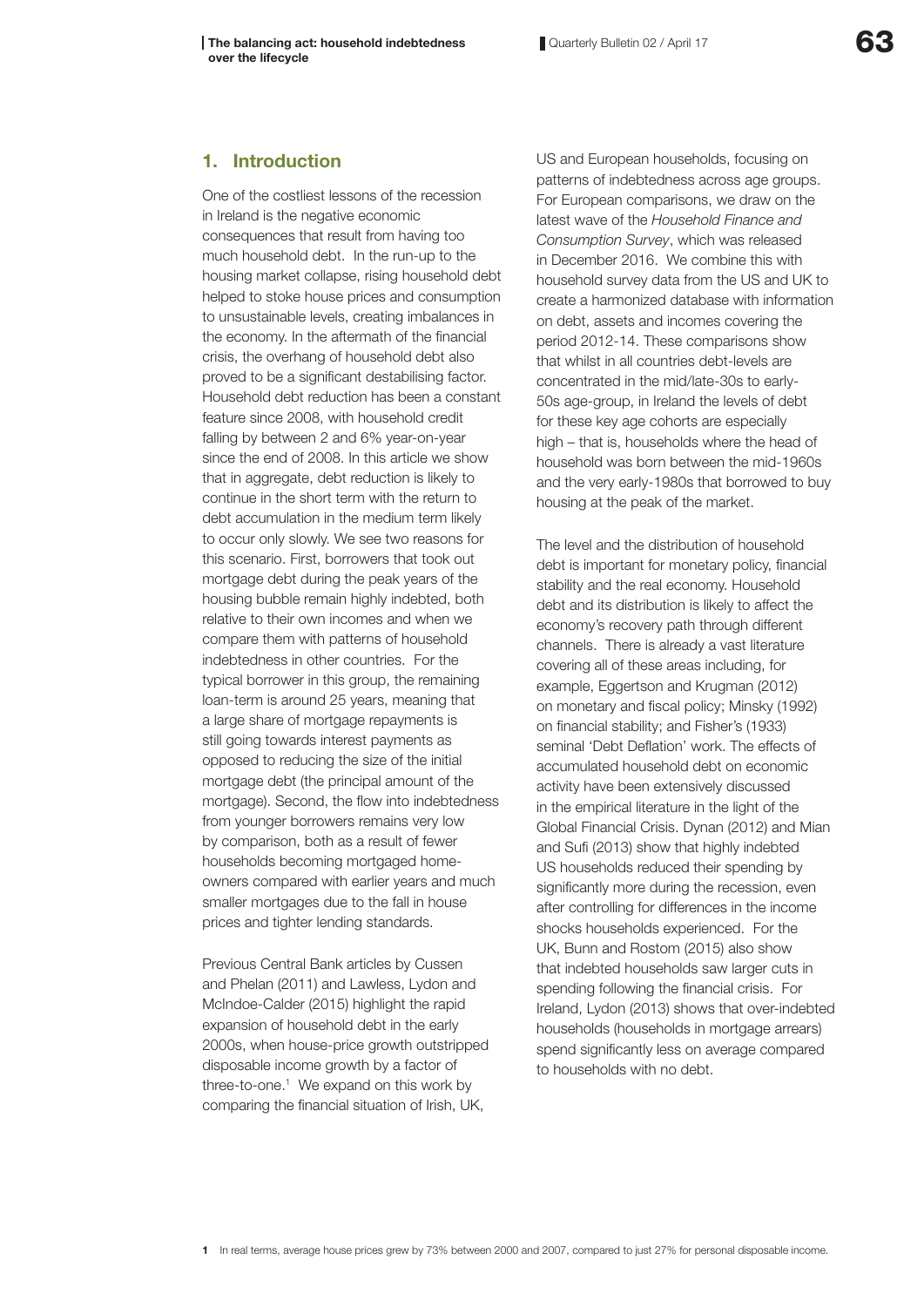Highly indebted positions also leave households vulnerable to monetary policy shocks such as interest rate increases, especially in countries such as Ireland and the UK where mortgagors have predominantly variable rate contracts (i.e. tracker and SVR mortgages), see Debelle (2004). To quantify this, one of the exercises we carry out for this article is to simulate the impact of interest rate rises on mortgage repayments and discuss the implications for household spending and the debt-service burden (the ratio of mortgage repayments to income).

Our primary interest in this article is household indebtedness over the lifecycle, and specifically understanding how the ageindebtedness profiles of Irish households compares with those in other countries. This article contributes to the growing literature on 'life-cycle portfolio facts' with a focus on liabilities.2 To a certain extent, we would expect Ireland to be most like the UK because both countries share common cultural and policy backgrounds for example, tax treatment of owner-occupied housing; and similar rental markets, largely delivered privately, with relatively little legislative certainty for renters. These commonalities encourage homeownership and retention of homes as a major asset for both consumption and investment reasons. In Ireland, when compared to other countries including the UK, the high concentration of debt within some groups stands out largely as a consequence of the property boom of the mid-2000s. The boom in Ireland occurred however, in conjunction with several key phenomena which may have amplified the accumulation of household debt here versus the levels achieved in comparator countries. For example, homeownership was expanding, facilitated not only by credit expansion and a construction boom but also by an expanding labour force (in turn due to increases in domestic labour force participation and net inward migration in the prime working age cohorts); rapidly growing incomes (themselves largely the result of a long awaited convergence with other European countries)

and expansionary monetary policy in a growing economy (Honohan, 2009).

The remainder of the article proceeds as follows. Section 2 describes the data. Section 3 explores several important aspects of the age-indebtedness profiles across the countries/regions. Section 4 examines the risks in Ireland associated with high household debt levels concentrated in one main form of debt (property). Section 5 concludes.

# 2. Data

This article uses data from the Household Finance and Consumption Survey (HFCS) for the Euro Area (HFCN, 2016), the Wealth and Asset Survey was for the UK (ONS, 2016), and the Survey of Consumer Finances (SCF) for the USA (Bricker et al, 2014).

The HFCS is a large survey representative of the national populations in European economies with detailed information on households' balance sheets. In this article we use the data from the second wave, published in December 2016. The data in the survey refers to 2014 for the majority of countries. Table 2.1 provides an overview of the data sources.

The UK Wealth and Assets Survey is a longitudinal household survey in which UK households are interviewed every two years. Each wave comprises over 20,000 households and for this exercise we employ the latest available wave that corresponds to the period from July 2012 to June 2014 (ONS, 2016).

Lastly, the Survey of Consumer Finances for the US is a triennial cross-sectional survey of US households that includes information on the balance sheets of over 6,000 households conducted by the Federal Reserve Board (Bricker et al, 2014). By construction, the three surveys ask interviewees different questions, leading to slightly different categorisations of the household balance

2 While there is extensive work on asset allocation and efficient portfolio choice over the life-cycle (Ameriks and Zeldes, 2004; Fagereng et al, 2015), the composition of the liabilities side of the households' balance sheet is still a relatively understudied research area, recent contributions include Bankowska et. al. (2015), Iacoviello and Pavan (2013) and McIndoe-Calder (forthcoming). Other research on cross-country differences in balance sheet composition using survey data include Sierminska and Doorley (2012), Christelis, Georgarakos and Haliassos (2013), Badarinza (2016) and Christelis, Ehrmann and Georgarakos (2015).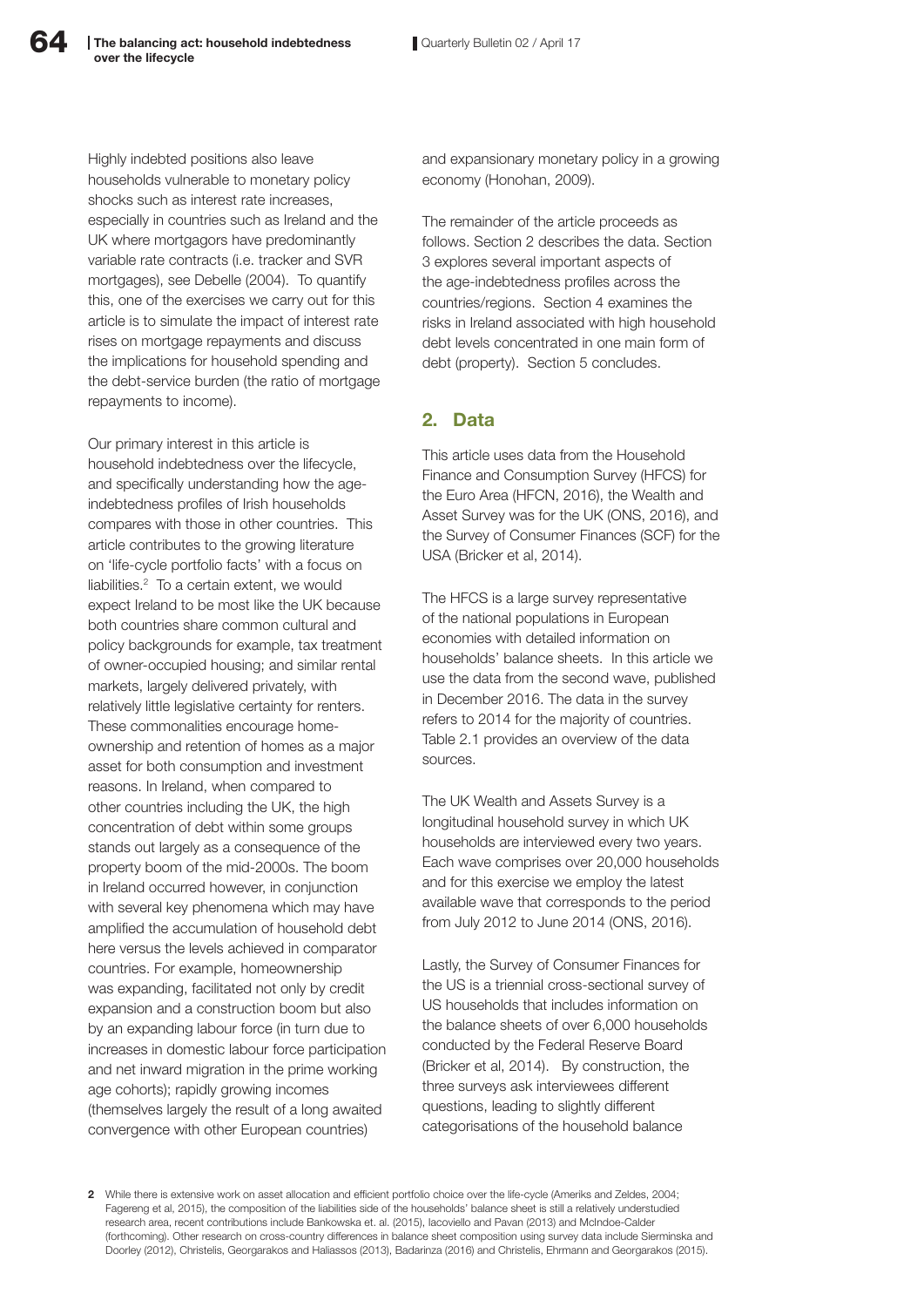| <b>Table 2.1:</b> Overview of survey used |                                                                                                                                                                                                                                                                                                                                    |                                 |                                |  |  |
|-------------------------------------------|------------------------------------------------------------------------------------------------------------------------------------------------------------------------------------------------------------------------------------------------------------------------------------------------------------------------------------|---------------------------------|--------------------------------|--|--|
|                                           | <b>HFCS Wave 2</b>                                                                                                                                                                                                                                                                                                                 | WAS Wave 4                      | <b>SCF</b>                     |  |  |
| Fieldwork                                 | Belgium (2014-15), Germany (2014),<br>Estonia (2013), Ireland (2013), Greece<br>(2014), Spain (2011-12), France (2014-<br>15), Italy (2015), Cyprus (2014), Latvia<br>(2014), Luxembourg (2014), Hungary<br>(2014), Malta (2014), Netherlands<br>(2014-15), Austria (2014-15), Portugal<br>(2013), Slovenia (2014), Finland (2014) | Great Britain (2012)<br>$-2014$ | <b>United States</b><br>(2013) |  |  |
| # Households in survey                    | 74,935 (between 999 and 12,035 per<br>country)                                                                                                                                                                                                                                                                                     | 20.241                          | 6,026                          |  |  |



Source: HECS, SCE, WAS. Note: Euro Area households excludes Ireland.

sheets in the raw datasets. We performed appropriate transformations in all three surveys to make the samples as comparable as possible. All monetary values have been converted, where appropriate, to nominal Euros. All the calculations use sampling weights to ensure the data represent the countries' populations.

# 3. Age-indebtedness profiles

In many developed economies, household leverage grew substantially in the years prior to the financial crisis. The life-cycle model predicts an inverted U shape of asset accumulation as households age. Households' savings rates tend to be lower for younger households, increase with productivity and income in the middle of the age distribution, and decrease in old age when households run down their assets to support consumption in retirement. Thus, in the early stages of their life, it might be rational for households to borrow against future income in order to smooth their consumption or undertake investment decisions (Modigliani and Brumberg, 1954; Tobin, 1967).

Figure 3.1, which plots the share of households in a given age category with any debt, shows that the likelihood of holding debt rises from young to middle age, declining in older-age. There are, however, significant differences across countries. For example, across almost every age-group, Euro Area households (excluding Ireland) are *significantly* less likely to hold debt. Irish households look similar to UK households, with the exception of under-35s, where Irish households look more similar to their Euro Area counterparts. For young (under-35) households the US is similar to the UK, however older US households are substantially more likely than European households to hold debt, over half of households headed by someone over-65 hold some debt.<sup>3</sup>

Ireland, the UK, and the USA, are three developed economies with relatively comparable consumer credit markets, who have all been exposed in one way or another to the financial crisis. In all three countries, the decline in the property market was

<sup>3</sup> The reason for the apparent 'graying of American debt' has been discussed in several articles; see for example Brown et al. (2016). Generational explanations around the aging of the original baby-boomers – a group who have grown-up with the financial liberalisation which expanded consumer credit in the US – and the declining size of the more debt-averse Great Depression generation are often cited. Although, this does not necessarily explain the cross-country differences we observe.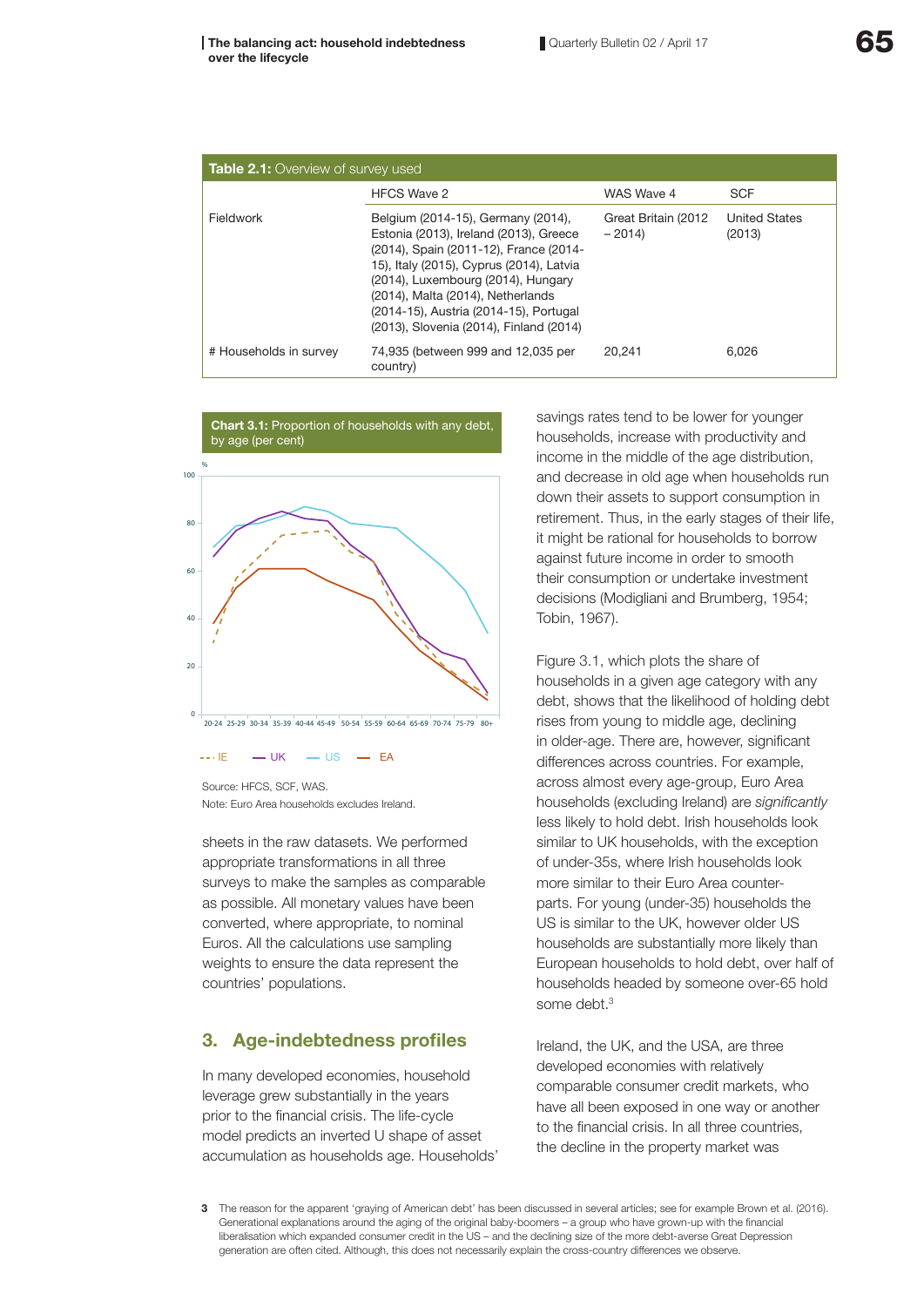



Source: HECS, SCE, WAS.

 $I = \frac{1}{2}$  UK  $I = \frac{1}{2}$  EA

Note: Euro Area households excludes Ireland.

preceded by a credit-fuelled property boom, which left considerable portions of their populations indebted and often in negative net worth.4 Notwithstanding these similarities, the composition of debt varies remarkably from country-to-country. For instance, whilst younger households in both the UK and US face a growing student debt burden, it is slightly older and middle-aged Irish households that really stand out. The differences are largest when we compare average euro-values of debt. However, even after controlling for income differences across the age distribution – both within and across countries – the relatively high levels of household indebtedness amongst Irish borrowers between the ages of 35 and 50 (in 2013) are remarkable.

Figure 3.2 shows the median value of all debt (in thousands of euro) across age groups, *conditional on holding debt*. Borrowers aged between 35 and 50 in 2013 – or alternatively, born from the mid-1960s through to the early-1980s – stand out with debt levels 40 per cent higher than their next closest comparator households, in the UK. The relatively higher levels of debt in Ireland result from a combination of higher home-ownership rates (Figure 3.3) and larger mortgages secured against these properties (Figure

Source: HECS, SCE, WAS. Note: Euro Area households excludes Ireland.

 $\cdot \cdot$  IE  $\cdot \cdot$  UK  $\cdot \cdot$  US  $\cdot \cdot$  EA

3.4) in comparison to European, British, or US households. Home-ownership rates for 40 to 55 year-olds in Ireland range from 70 to 90%, compared to around 65 to 75% in the Euro Area. It is however notable that home-ownership rates amongst under-35s are actually *lower* in Ireland, when compared with the UK and US. This represents a sharp reversal of the situation less than 10-years earlier. In the 2005 *Household Budget Survey* (CSO, 2007) homeownership rates amongst under-35s were significantly higher, in the region of 40-50% and broadly in-line with what we see for the UK and US in 2013/14. If the lower-level of home-ownership rates amongst under-35s persist – which depends on a whole range of inter-related factors including preferences, supply in the rental market and credit supply and demand – then we can expect to see *significantly* lower levels of indebtedness into the future for Irish households.

Debt holdings typically comprise of a range of loan types. For households where the value of their assets is greater than their debts (positive equity, or "A>D" in Figures 3.5 and 3.6), across all four comparator regions, over 50% of debt is related to property (Figure 3.5), including Household Main Residence (HMR) mortgages.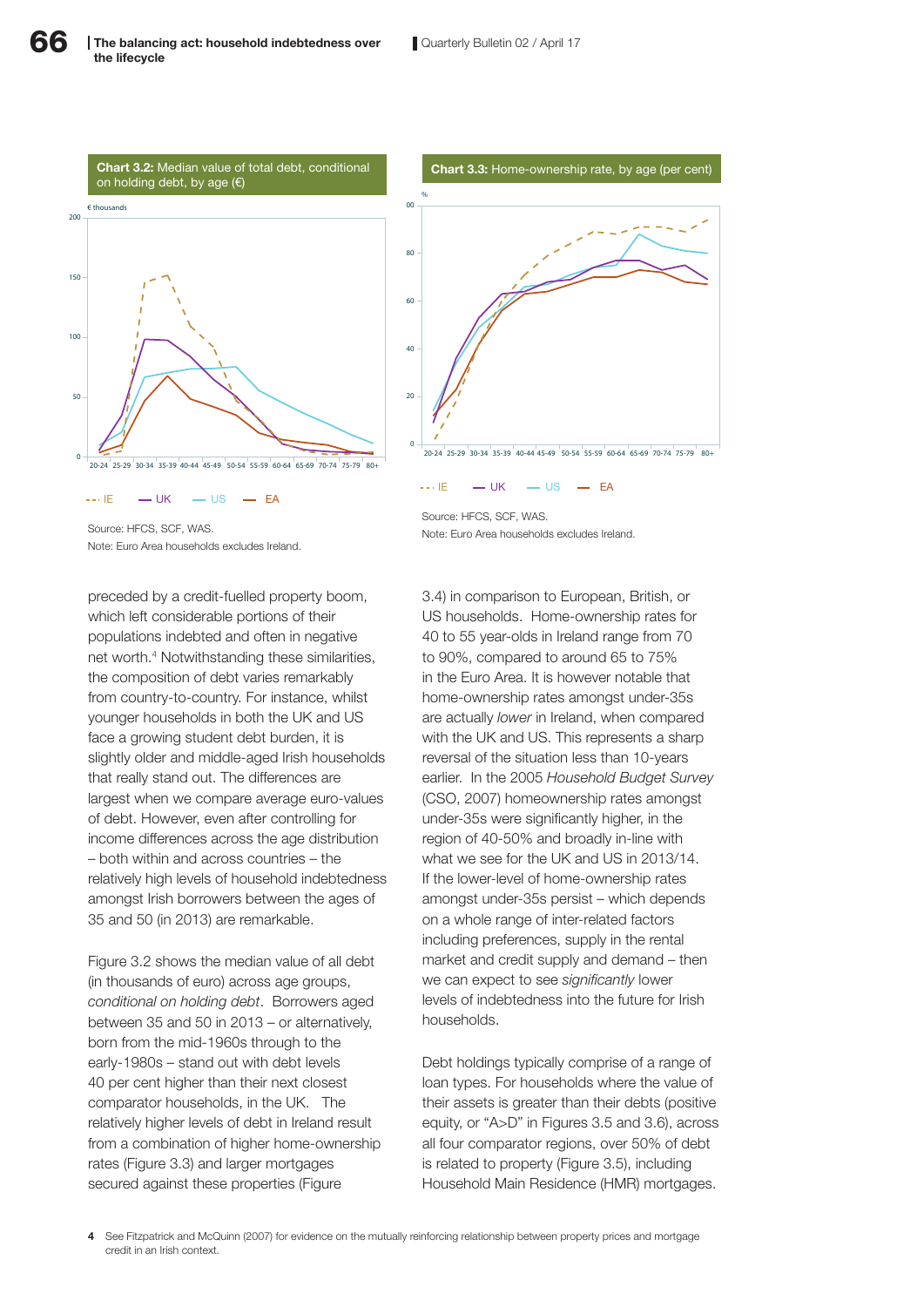#### The balancing act: household indebtedness over the lifecycle



Source: HFCS, SCF, WAS. Note: Euro Area households excludes Ireland.

Where the value of a household's debt is greater than that of its assets (negative equity, or "A<D") however, the composition of debt is more concentrated in Ireland, with over 70% in property loans; and more varied for the UK, US and Euro Area where property accounts for less than one fifth of debt holdings while student debt, credit cards, overdrafts and other non-collateralised loans make up large shares. In the UK and the Euro Area, noncollateralized debt, including different forms of arrears, account for the lion's share of debt held by households with negative net wealth. In the US, for those households where debt exceeds the value of assets, student debt is by far the biggest share of total debts, a finding that echoes expected life cycle behaviour, with young households acquiring debt to increase their income prospects (via human capital investment). The variation across countries implies different banking norms but also variations in demand for different debt types, for example, a much lower demand for education related debt in Europe than in the US.

In all four countries/regions, we observe the proportion of households with negative net worth declining with age (Figure 3.6a). This is not surprising, as young households with



#### **Chart 3.5:** Composition of debt, by age and country/region (per cent)

#### Source: HFCS, SCF, WAS.

Note 1: Euro Area households excludes Ireland.

Note 2: Due to discrepancies between the construction of the various surveys we did not include business loans explicitly in the cases of the UK and the US. Instead, they are considered within the categories of "other mortgage debt" and "other non-collateral debt", depending on the presence of collateral. Similarly, no auto loans are specified explicitly in the UK, but are instead included in the "other non-collateral debt" category.

low assets but expectations of strong income growth become indebted with the anticipation of reducing their debt using their higher incomes later in life. Where Irish households do differ quite substantially from all other countries is in the proportion of negative net wealth households by income (Figure 3.6b). Whilst in most countries the incidence of negative net wealth declines as household incomes increase, in Ireland it broadly rises with income. Once again, this reflects the fact that negative net wealth in the Irish case in 2013 is largely a property-related phenomenon.

Figure 3.7 plots debt-to-(gross) income ratios. Here the differences narrow slightly for Irish, UK and Euro Area households. In fact, the standout pattern here is that older American households hold relatively high levels of debt, even controlling for income.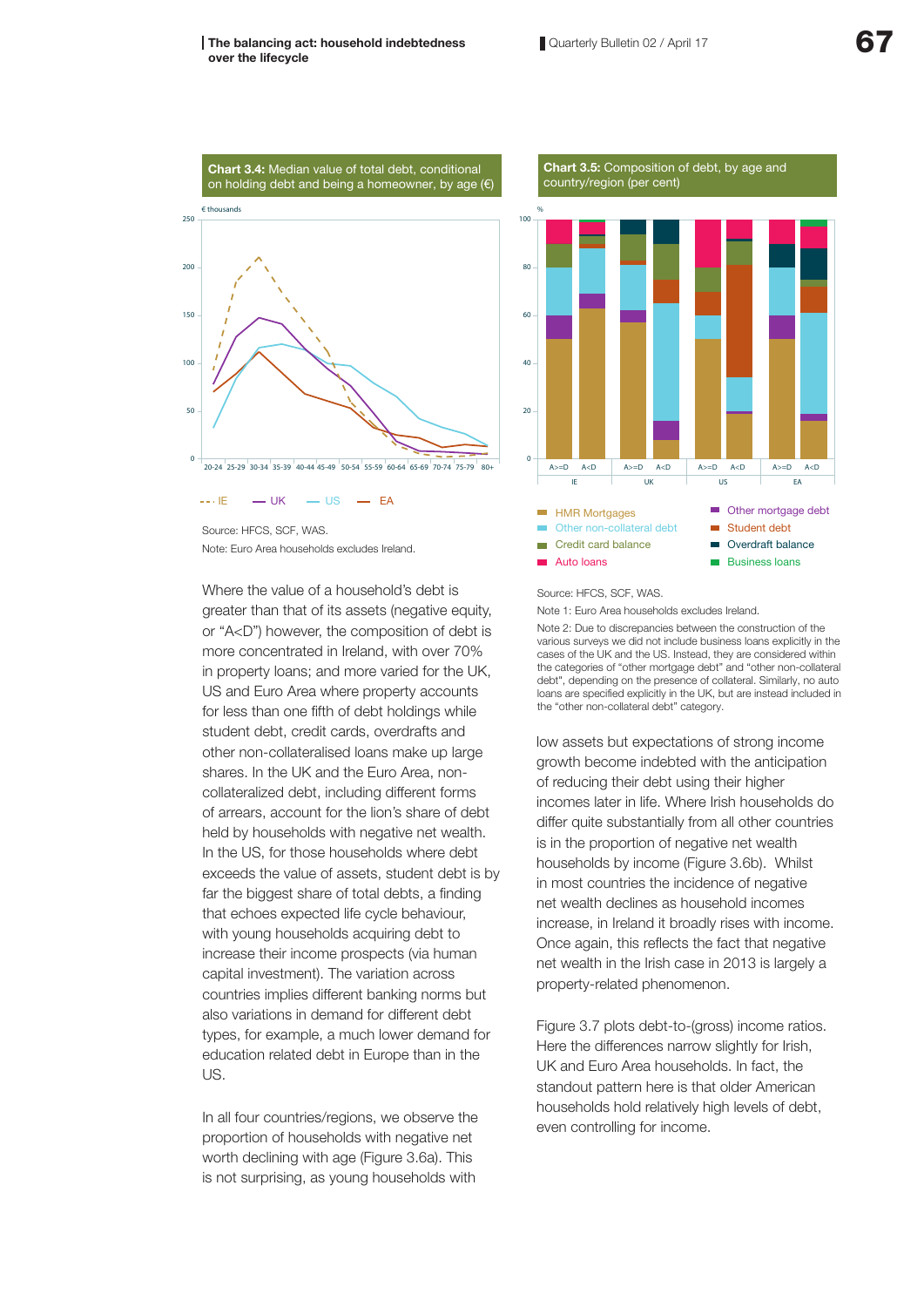

Source: HFCS, SCF, WAS. Note: Euro Area households excludes Ireland.

Despite holding such high levels of debt, the median debt service burden for households with a mortgage (ratio of debt repayments



Source: HFCS, SCF, WAS. Note: Euro Area households excludes Ireland.

to gross income) of Irish and Euro Area households is remarkably similar, even for very high debt households (Figure 3.8). Again, the debt-burden for older US households stands out when compared with the other countries.

There are three reasons why the debt service burdens are so closely aligned in Ireland and the Euro Area, despite such vastly higher debt levels in the former. Firstly, median gross incomes for those holding mortgage debt are significantly higher in Ireland, when compared with the rest of the Euro Area (Figure 3.9a). Second, for a given stock of debt, the value of repayments is declining in the loan-term and Irish households tend to have significantly longer loan-terms (Figure 3.9b). Indeed, both structure and maturity in Ireland have changed considerably over the boom years. For instance, Connor et al. (2012) show that long maturity loans - over 30 years - jumped from 10% to 35% between 2004 and 2007.

Third, during this period, Irish borrowers have significantly lower interest rates, when compared with their Euro Area counterparts (Figure 3.10a). This is due in part to tracker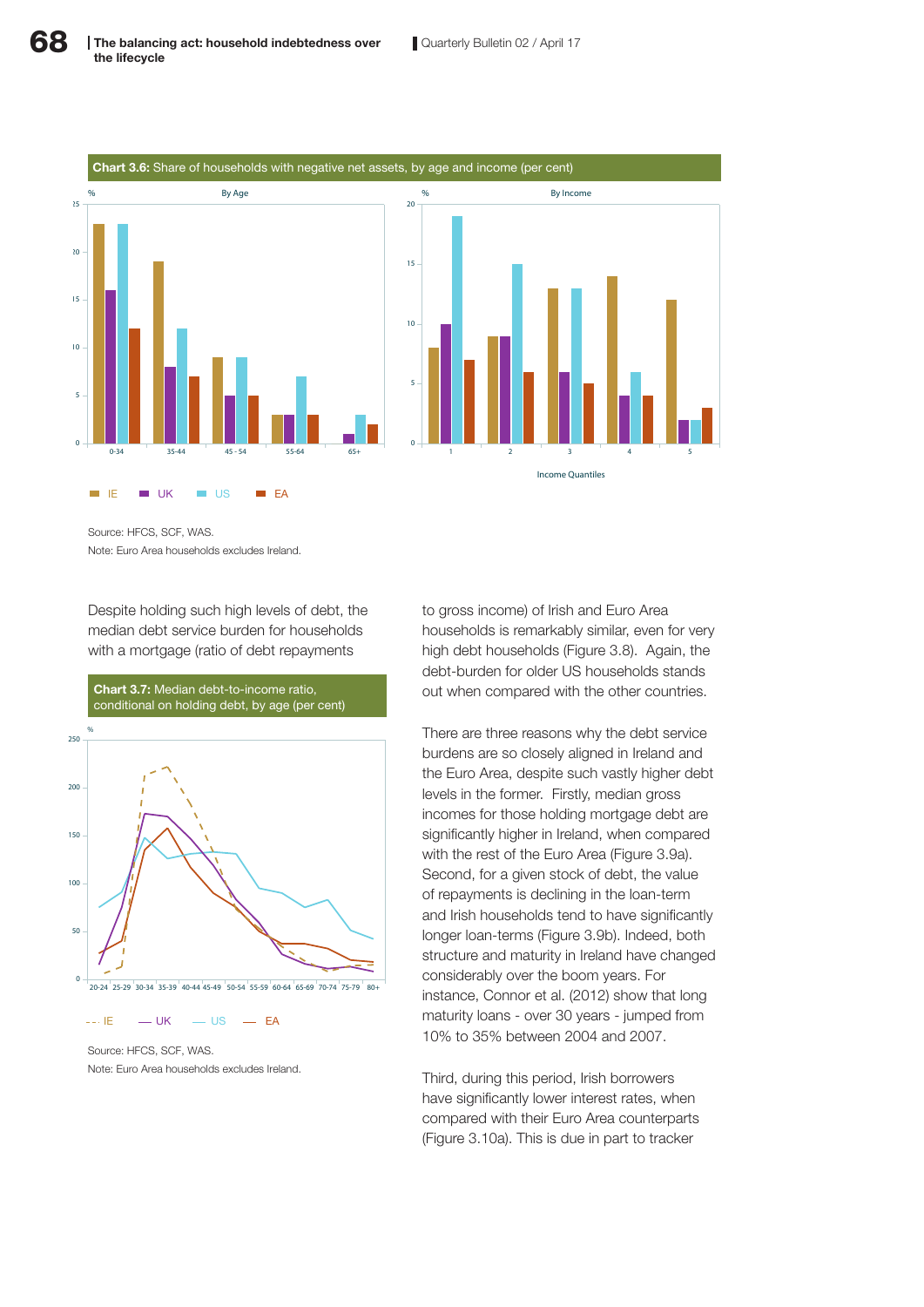#### The balancing act: household indebtedness over the lifecycle



Note: Euro Area households excludes Ireland.

interest rate products in Ireland, i.e. 100% pass through from ECB base rate to the mortgage interest rate. During the 2004-2007 period, characterised by persistently low interest rates, the portion of trackers, as opposed to fixed or Standard Variable Rate (SVR) products, expanded. This is illustrated starkly in Figure 3.10b, which shows that, in 2013/14, almost 40% of Irish borrowers aged between 30 and 50 have an interest rate of less than 2%, compared with just 10% of households in the Euro-area.

The high proportion of fixed-rate loans amongst Euro area households, where pass-through from base rates to retail rates is typically lower, is the main reason for the difference between Ireland and the Euro Area in Figure 3.10. After 2013 however, mortgage interest rates in the Euro Area did decline. Tracker rate products in Ireland on new mortgages were not available from the onset of crisis. Since 2008 SVR and, to a lesser extent, fixed rate products have accounted for all new mortgages in Ireland. Further, the spread between the ECB policy rate and mortgage rates (both SVR and fixed) for new borrowers

in Ireland is higher than in the Euro Area. In January 2017 for example, the average interest rate on new lending for house purchase in the Euro Area was 1.77%. For Ireland, the interest rate was 3.19%.<sup>5</sup> Trackers, although facing significantly lower interest rates for higher value loans over longer maturities, were found to pay similar instalments on their loans when compared to non-tracker mortgagors (Kelly et al, 2015).

# 4. Prospects for high debt households

Although this article has enhanced our understanding of the characteristics of high debt households in Ireland relative to their European and US counterparts, at least two questions remain:

(1) Over what sort of time-frame will these high levels of indebtedness dissipate, and what are the implications for the overall stock of credit?

<sup>5</sup> Data from the ECB Statistical Data Warehouse, series MIR.M.U2.B.A2C.A.R.A.2250.EUR.N and MIR.M.IE.B.A2C.A.R.A.2250. EUR.N.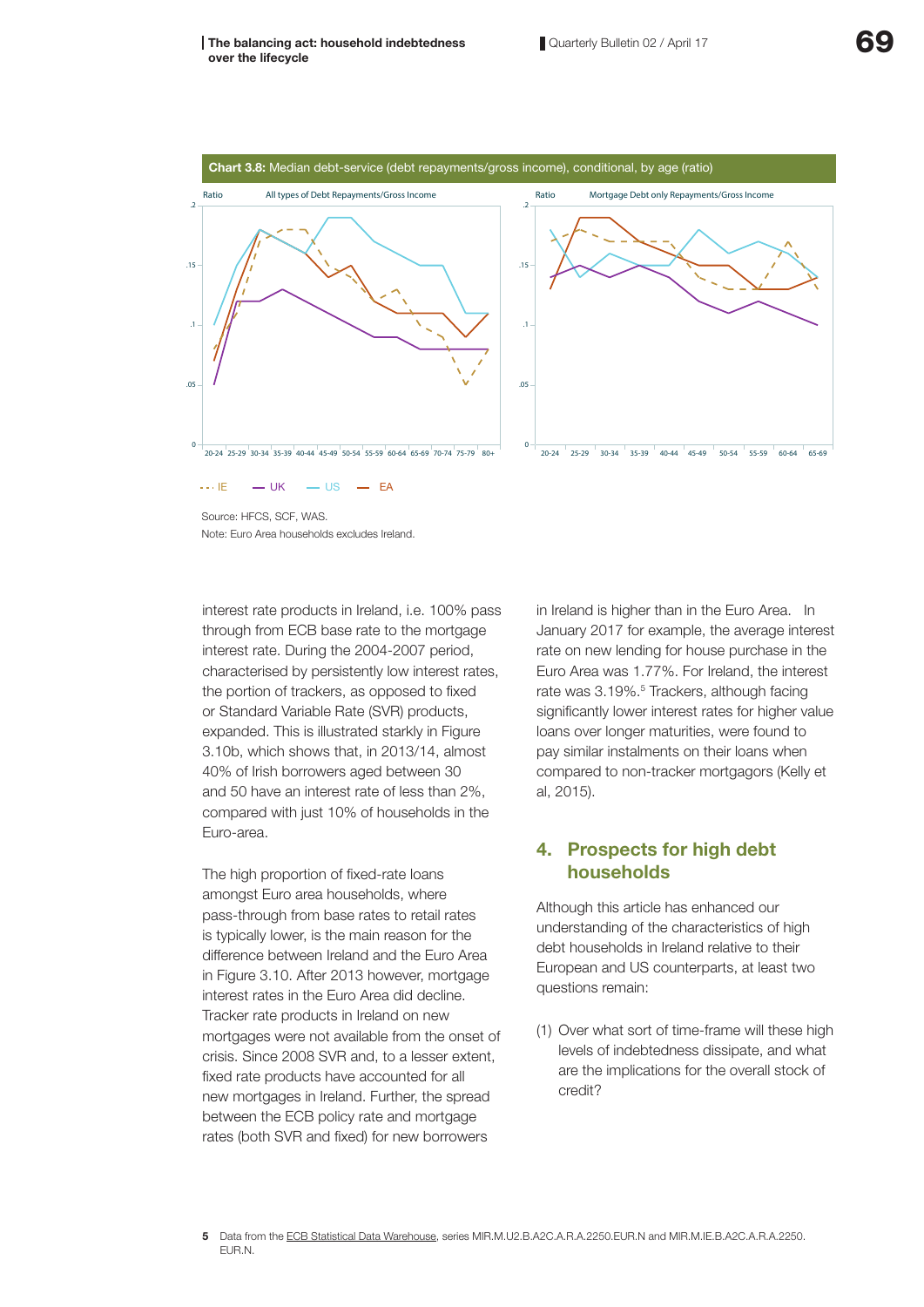

Source: HECS, WAS.

Note: Euro Area households excludes Ireland. These charts use sampling weights and are also weighted by loan size. If we do not weight by loan size, the relative differences between Ireland and the Euro are unchanged, but the lines shift down marginally because households with larger loans also tend to have higher incomes.

(2) What are the medium-term risks, both for the households concerned and the wider economy, of the on-going high debt levels in these key demographics?

#### *4.1 Will the problem dissipate (soon)?*

Despite substantial and on-going debt reduction in Ireland, it is unlikely that the high debt levels for boom-time borrowers will fall significantly in the near-term. As we show above, these debts have long loan terms (many of which were modified term extensions during the crisis). This means that aggregate debt levels for this cohort will change only slowly over time.

Using the simulation methodology<sup>6</sup> developed in Lydon and McIndoe-Calder (2017), we estimate that the median (average) HMR mortgage debt for the high debt cohort declined by around €17,000, from €150,000 (€167,000) to €133,000 (€150,000), between 2013 and end-2016. Applying the same methodology to all HMR mortgages and

aggregating up to the population of loans. we estimate a decline in the stock of 2013 mortgage debt between 2013 and 2016 of just over €20 billion. This far exceeds new lending over this period – i.e., new FTB and mover-purchaser loans totalled €6.8 billion and €5.9 billion respectively over the same period – contributing to the on-going decline in the stock of mortgage debt.<sup>7</sup> These calculations illustrate that, going forward, the key factor affecting the change in the overall stock of household credit in the economy will be the *flow* of new lending. In fact, recent figures released by the Central Bank show a large step-up in new mortgage lending in Q4 2016, which in turn pushed growth in total outstanding lending for house purchase into positive territory for the first time since 2009.

#### *4.2 What are the risks?*

With monetary policy set for the Euro Area bloc as a whole, one concern is the exposure of variable rate borrowers to interest rate rises, and in particular those with tracker mortgages.

6 We use detailed loan characteristics and standard amortisation formulas to calculate loan balances at end of 2016. We assume no top-ups and that non-property debt levels remain constant. Tracker interest rates evolve according to changes in the ECB MRO rate. SVR rates are held constant at 2013 levels.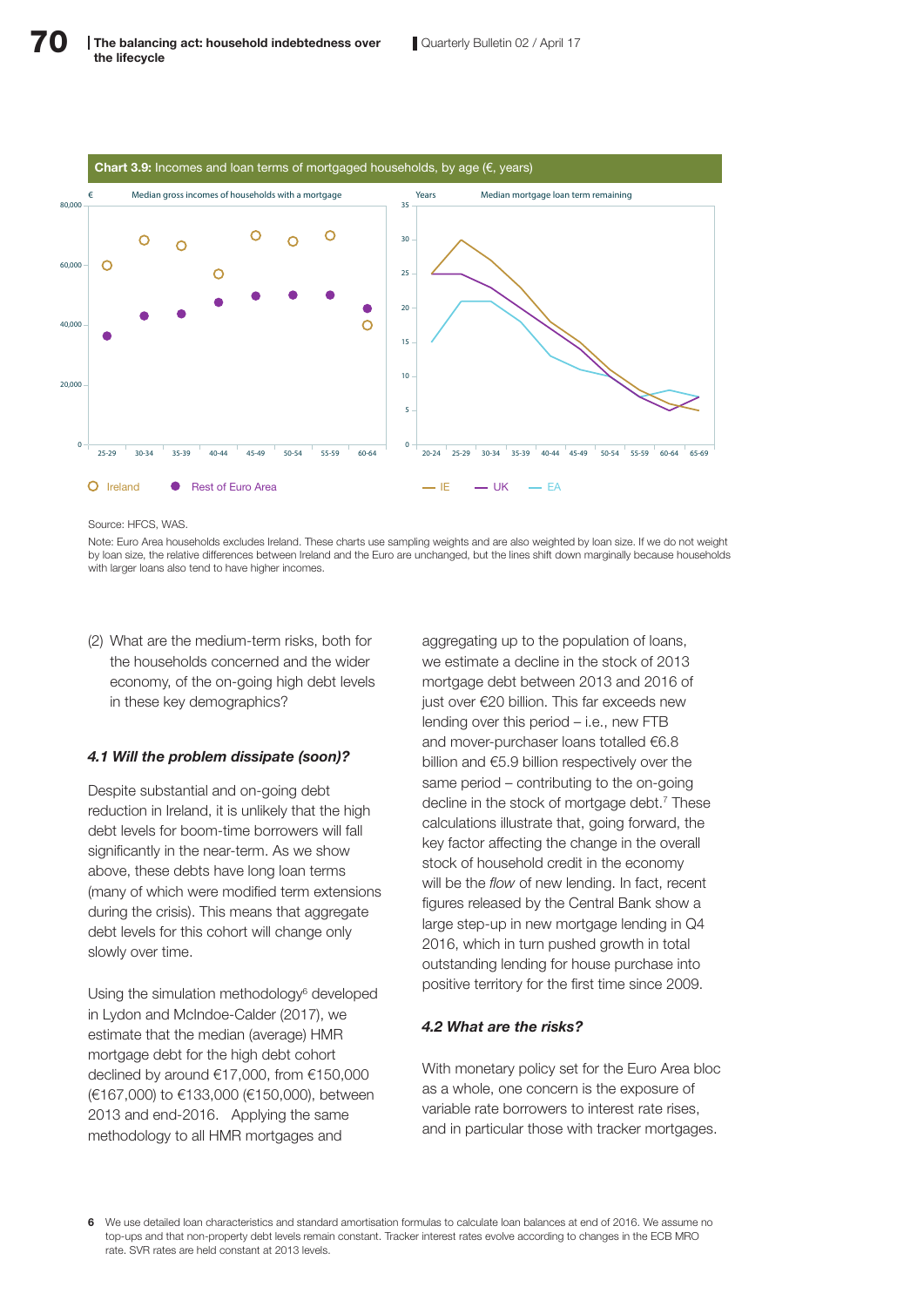



Source: HECS, WAS.

0

1

2

3

4

5

Note: Euro Area households excludes Ireland. These charts use sampling weights and are also weighted by loan size. If we do not weight by loan size, the relative differences between Ireland and the Euro are unchanged, but the lines shift down marginally because households with larger loans also tend to have higher incomes.

As Table 4.1 shows, the very low share of fixed-rate mortgage loans in Ireland (14%) versus the rest of the Euro Area (63%) means that a far greater proportion of Irish borrowers are exposed to interest rate changes. Whilst this has helped the 200,000 households with tracker loans during the prolonged period of low policy rates (Table 4.1) – Irish mortgage holders are exposed to a reversal of this process when interest rates begin to rise again in the future.

Using administrative data on HFCS household incomes<sup>8</sup> and changing the average tracker rate in-line with changes in the ECB policy rate, we estimate that the fall in interest rates over the 2010-14 period directly boosted the disposable incomes (after debt repayments) of tracker borrowers by between 5 and 10%. The income boost is highest for borrowers who took out larger mortgages between 2006 and 2008. In contrast, we find almost no benefit to

SVR borrowers from the lower interest rates between 2010 and 2014.

To gauge the likely change in mortgage repayments for a given change in interest rates in the future, we simulate repayments for a 1 and 2% rate increase (Figure 4.1). The calculations use 2013 values for term remaining and outstanding debt, the tracker interest rate is adjusted for the fall in the ECB policy rate since 2013. For early-term mortgages, the bulk of the repayment is accounted for by interest. Therefore, younger borrowers experience a larger increase in their repayments for a given interest rate change. For example, a 2% interest rate rise increases the median repayment for the 35-39 age-group by 23%, from €760 to €932. For 45-49 yearolds, the increase in repayments is just 15%, from €775 to €895 per month.

Figure 4.2 translates these payment changes to changes in disposable incomes net of

<sup>7</sup> The data on new lending is from the Irish Banking and Payments Federation. The difference between estimated inflows and outflows described in the text broadly corresponds to the decline in the stock of loans for house purchase in the Central Bank Money and Banking Statistics, which was €9.5 billion over the same period (2014-16).

<sup>8</sup> The main data source we use to track incomes is administrative data from tax returns on income from work over the 2005-14 period, which we link to individuals in the Irish HFCS dataset. Lydon and Lozej (2016) describe this data in detail. Lydon and McIndoe-Calder (2017) also use these data to track leveraging and deleveraging over the 2005-14 period.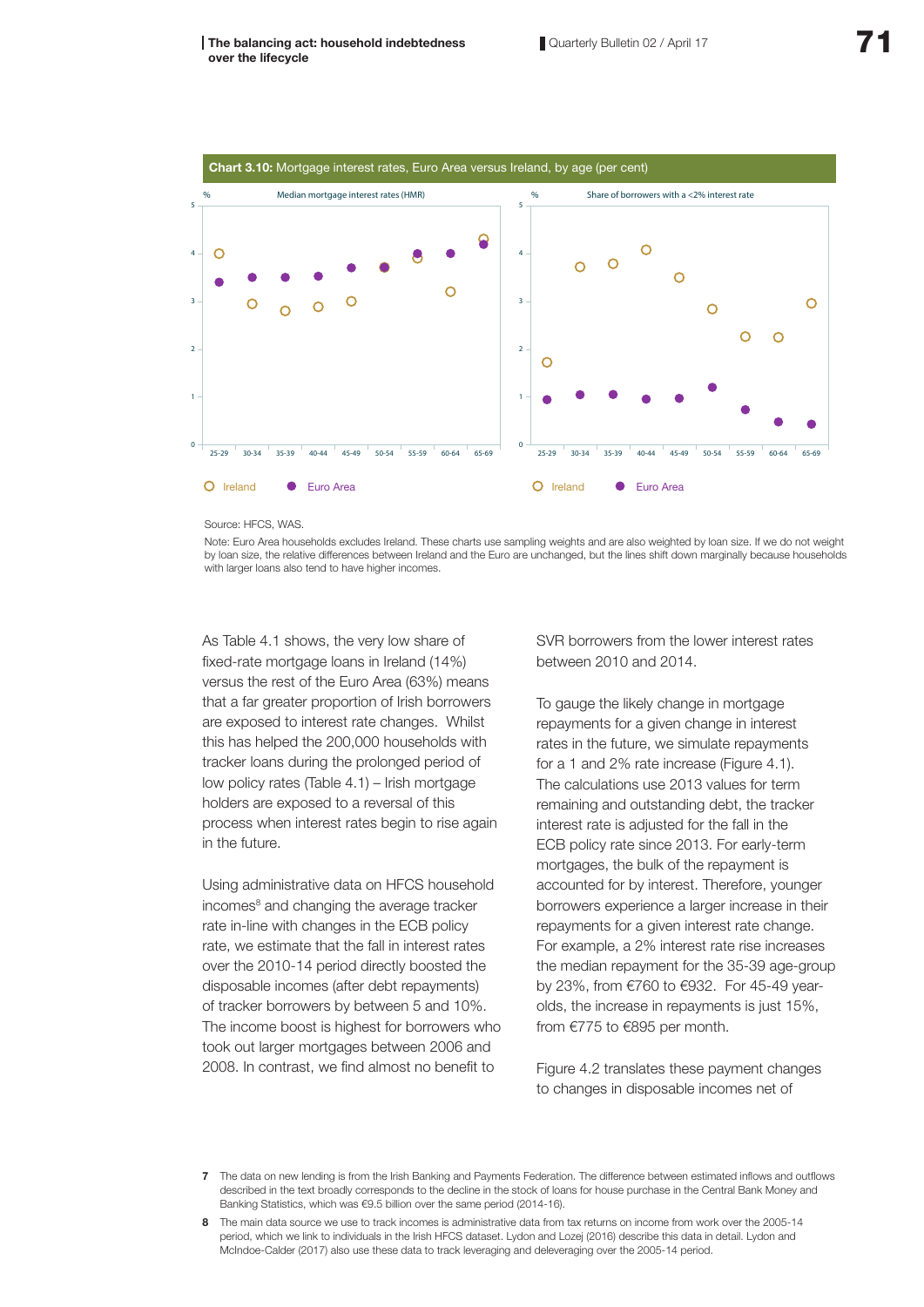| <b>Table 4.1:</b> Share of households with a given interest rate type and average interest rate [bold] for HMR |  |  |
|----------------------------------------------------------------------------------------------------------------|--|--|
| mortgages $(2013/14)$                                                                                          |  |  |

|           | Ireland [share of households, average interest rate] |     |                |     |                | <b>Other Euro Area countries</b> |              |     |          |     |
|-----------|------------------------------------------------------|-----|----------------|-----|----------------|----------------------------------|--------------|-----|----------|-----|
|           | <b>Fixed</b>                                         |     | <b>Tracker</b> |     | Other variable |                                  | <b>Fixed</b> |     | Variable |     |
| $30$      | 29%                                                  | 3.8 | 19%            | 1.9 | 52%            | 4.0                              | 57%          | 4.0 | 31%      | 3.9 |
| 30-34     | 19%                                                  | 4.4 | 41%            | 1.8 | 40%            | 4.0                              | 59%          | 4.1 | 36%      | 3.7 |
| 35-39     | 13%                                                  | 5.2 | 44%            | 1.9 | 43%            | 4.3                              | 63%          | 4.2 | 33%      | 3.8 |
| $40 - 44$ | 14%                                                  | 4.7 | 35%            | 1.9 | 51%            | 4.2                              | 68%          | 4.2 | 29%      | 3.9 |
| 45-49     | 9%                                                   | 4.3 | 32%            | 1.9 | 59%            | 4.3                              | 65%          | 4.1 | 32%      | 3.8 |
| 50-54     | 15%                                                  | 5.3 | 29%            | 2.2 | 56%            | 4.5                              | 64%          | 4.3 | 33%      | 3.9 |
| 55-59     | 17%                                                  | 5.0 | 26%            | 2.7 | 57%            | 4.8                              | 64%          | 4.3 | 32%      | 4.1 |
| $60+$     | 13%                                                  | 4.5 | 27%            | 3.0 | 60%            | 5.1                              | 57%          | 4.4 | 39%      | 4.2 |
|           |                                                      |     |                |     |                |                                  |              |     |          |     |
| Total     | 14%                                                  | 4.8 | 35%            | 2.0 | 51%            | 4.4                              | 63%          | 4.2 | 33%      | 3.9 |
|           |                                                      |     |                |     |                |                                  |              |     |          |     |

Source: HFCS (2016), wave 2. Data for Ireland is 2013. Most other country data is 2014.

Note: The average ECB policy rate in 2013, when the fieldwork for the Irish block of the HFCS wave 2 survey was carried out, was 0.50% to 0.75%. It has since fallen to zero, which would put the average tracker rate closer to 1.25% or 1.5% in 2017.

mortgage repayments. The reduction in median disposable income for younger households (under-44) is in the region of 4% for a 2% increase in rates. The simulation, under these interest rate scenarios, does not account for changes in gross incomes. These may be materially important and likely, especially if interest rate rises occur with inflation, but are unlikely to equal the changes in repayments for the most indebted households. In fact, a better case scenario, i.e. an interest rate increase of 2% alongside a 2% increase in disposable income, would mitigate around half the after-debt-repayment income decline. This is because a 2% interest rise increases the repayment amount by roughly the share of repayments in disposable income at the median (around a fifth), thus the effects of an offsetting income increase are fairly linear.

The simulations here focus on borrowers with tracker loans, because, as we showed earlier, the significant proportion of tracker loans amongst very high debt borrowers has kept

their debt service relatively low since 2008, when compared with other Euro Area countries. When we carry out the same simulations for SVR borrowers, the increase in payments from a given interest rate increase is around 30% smaller, reflecting the fact that the outstanding balance on trackers is higher.<sup>9 10</sup> The impact on disposable income after debt repayments is roughly the same however, reflecting the fact that median disposable incomes after debt for tracker borrowers aged between 35 and 54 are around 26% higher than their SVR counterparts.

If the potential shocks we simulate here were to materialise in the future, the impact on the wider economy could be felt through two main channels: (i) household spending; and (ii) mortgage arrears. At the household level there are several reasons to think that interest rate increases could have an immediate and significant impact on spending. First, the consumption to income ratio for high-debt borrowers is very close to one ranging from

- 9 The 2013 median HMR balance for a household with tracker loan was €140,000 (households aged 35-54), compared with €92,000 for SVR loans.
- 10 Whilst the contractual arrangements for tracker mortgages mean 100% pass through from policy rate changes for a given margin, changes to interest rate setting practices for SVRs since 2009 (see Goggin et al., 2011) means it is not all clear how lenders might alter SVR rates (currently a 3% margin over the policy rate) in response to an increase in the policy rate in the future.
- 11 See Carroll (1997) for the differences between consumption to income ratios of savers and borrowers using buffer-stock theory; high consumption to income ratios are found for mortgage holders in Ireland using a different data set in Danne and McGuinness (2016).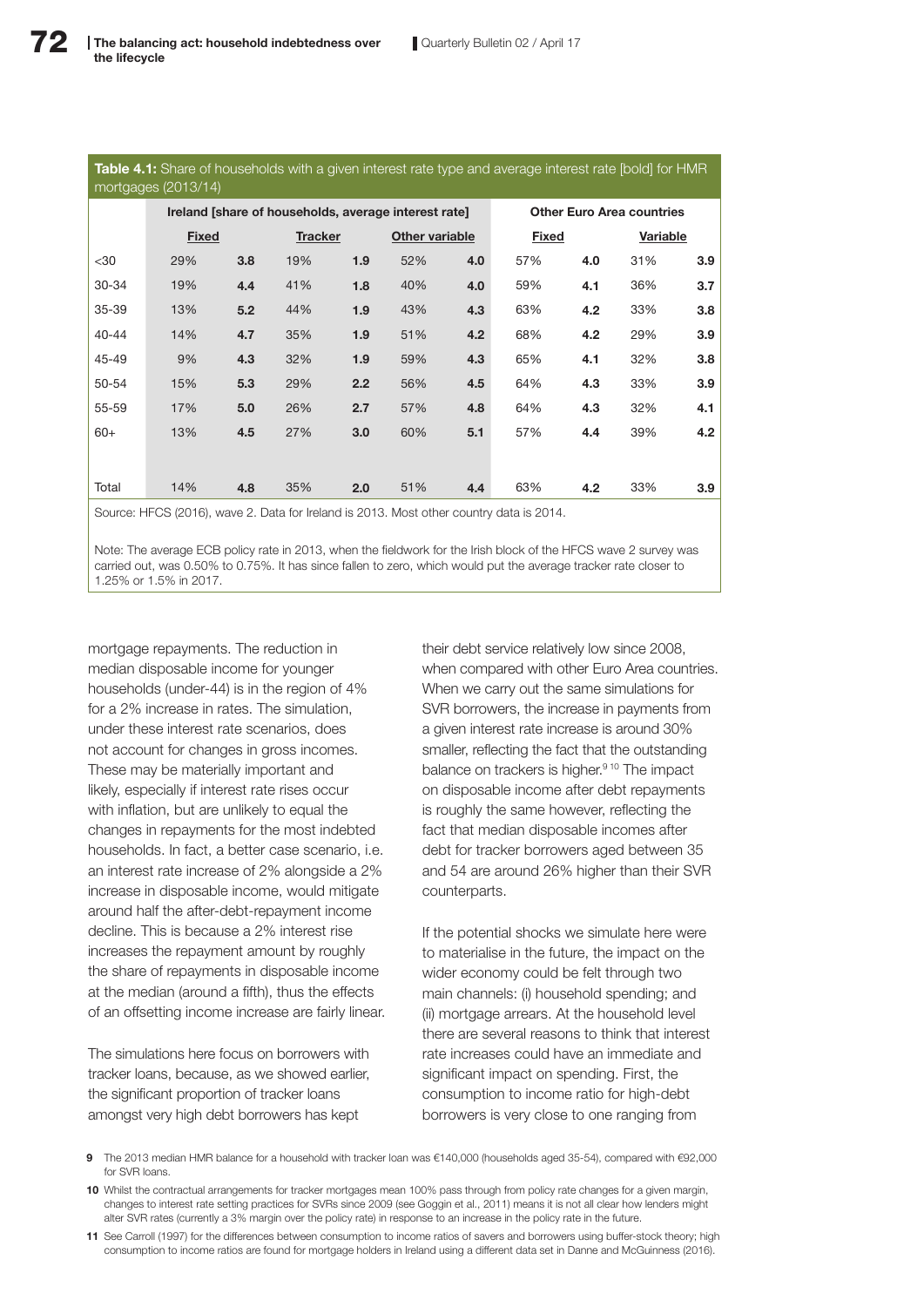#### The balancing act: household indebtedness over the lifecycle





Source: Authors' calculations and HFCS. Note: The base case is the average repayment given tracker interest rates in 2017.

0.90 to 0.97,<sup>11</sup> indicating limited scope for reduced savings in response to an interest rate shock. The economics literature suggests a marginal propensity to consume out of income for indebted borrowers of between 0.5 and 0.9 (Bunn et al, 2015). This implies that for each €1 fall in disposable income net of mortgage repayments, household spending falls by between €0.50 and €0.90. Second, and related to the first point, these borrowers hold relatively low savings stocks which could be drawn on in the case of a positive interest rate shock. Median savings (net liquid assets) range from just €2,000 to €5,500 for tracker borrowers aged between 35 and 49, and €1,000 to €1,600 for SVR borrowers.

Whilst the effects of an interest rate rise for high debt borrowers could be quite large *at the household level, the aggregate* effects will be smaller. This is because tracker borrowers as a group represent only a fraction of households – 12% in 2013 – although their consumption share is marginally higher, at 16%. Including *all* variable loans (i.e. trackers *and* SVRs)

Source: Authors' calculations and HFCS.

increases the household and consumption shares to 29 and 36% respectively. However, as we discuss above, it is difficult to know in advance how lenders might adjust SVRs in response to a rate rise, given that the current margin on SVRs is already around 3%. In addition, savers will gain from higher rates. This is not trivial as aggregate household interest receipts are now close to interest payments (CSO, 2017).

The key to determining how an interest rise might affect households' ability to repay debt is to estimate the likely change in the debt service to income ratio (DSI), and specifically, how many households get pushed into higher, potentially unsustainable DSI territory (Fasianos and Bunn, 2017).12 Recent Central Bank analysis of 'forward-looking vulnerabilities' also estimated the three-year probability of default (at end-2014) for different household types, controlling for, amongst other things, the path for interest-rates through to end-2017 (Central Bank of Ireland, 2016).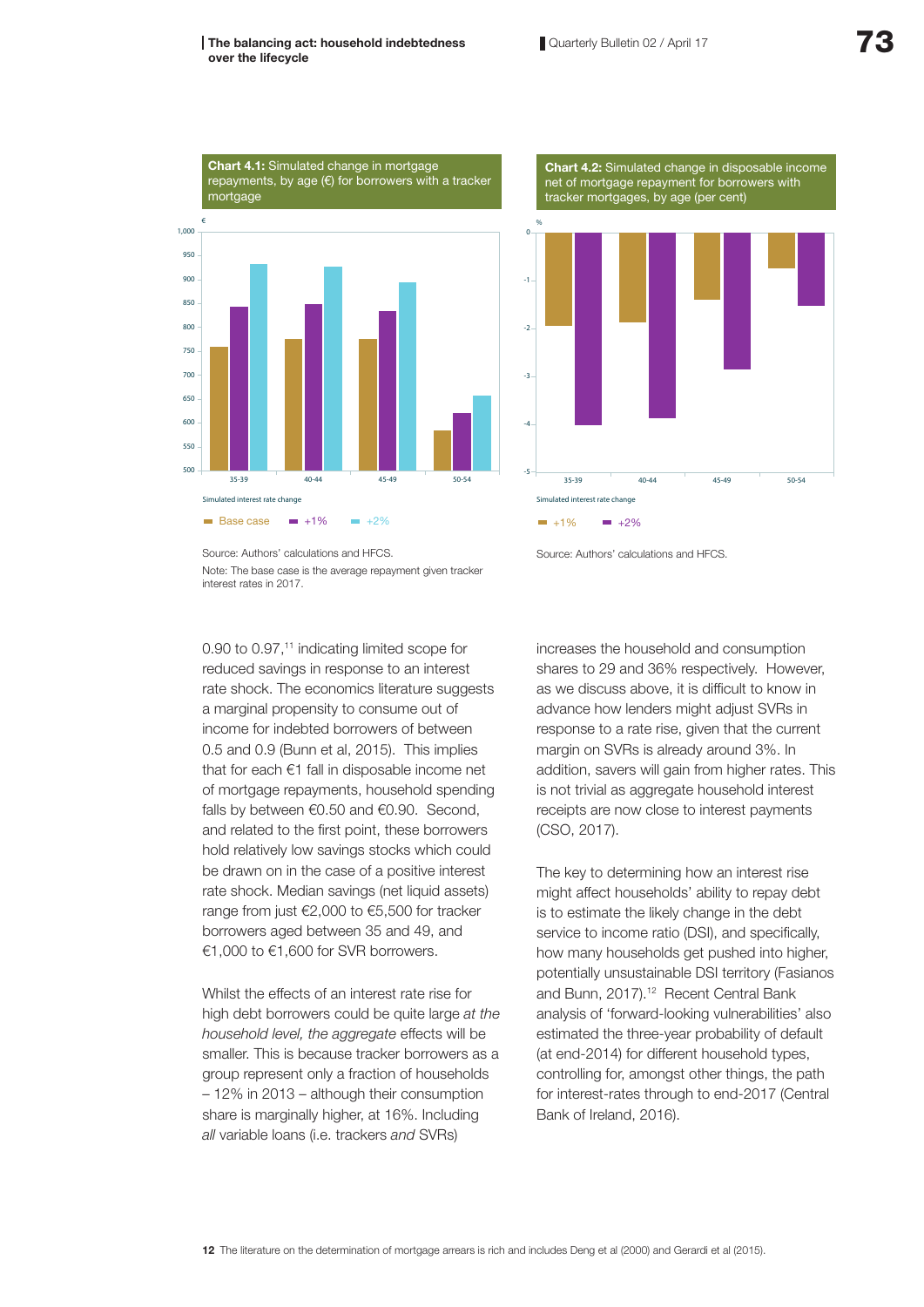| <b>Table 4.2:</b> Distribution of debt service burden in base case (actual 2013) and simulated 2% interest rate<br>rise |                            |            |                                |            |  |  |
|-------------------------------------------------------------------------------------------------------------------------|----------------------------|------------|--------------------------------|------------|--|--|
|                                                                                                                         | Trackers only<br>Base case | Simulation | Trackers and SVRs<br>Base case | Simulation |  |  |
| Mean                                                                                                                    | 25.4                       | 30.7       | 29.2                           | 31.4       |  |  |
| Median                                                                                                                  | 18.5                       | 22.2       | 19.2                           | 22.8       |  |  |
| $%>=30$                                                                                                                 | 17.7%                      | 27.8%      | 21.8%                          | 31.1%      |  |  |
| $%>=40$                                                                                                                 | 7.5%                       | 12.8%      | 9.8%                           | 15.6%      |  |  |
| Course Authors' coloulations and HECO (2016) Note: Dobt convice ratio or burden is the ratio of HMD (i.e. owner         |                            |            |                                |            |  |  |

Source: Authors' calculations and HFCS (2016). Note: Debt-service ratio, or burden, is the ratio of HMR (i.e. owneroccupier) mortgage repayments to gross income.

We simulate the DSI distribution for a 2% interest rate rise, holding incomes constant and assuming the rate rise is passed through fully. Table 4.2 summarises the results. For both tracker and all variable rate mortgage holders the interest rate increase scenario (an assumed 2% rise) results in a substantial shift to the right in the debt service burden distribution, although the picture is more stark for tracker borrowers alone where the average debt service burden increases by fully onefifth. The share of households with tracker rate mortgages whose debt service burdens are considered high – over 30% – increases from 17.7 to 27.8%. When we include *both* trackers and SVR loans, the share rises to 31.1%. Looking even further along the high-DSR distribution, one-in-six variable rate borrowers (15.6%) would be spending 40% or more of their net disposable income on mortgage repayments were rates to rise by 2%. We emphasise once again, that these simulations *hold disposable income levels constant*.

Whilst these results are something to be aware from both a financial stability and real economy perspective, there are some important mitigating factors. First, the simulated 2% interest rate rise is highly unlikely to occur overnight. If it were to materialise, it would likely be only gradual over an extended period time, giving both borrowers and lenders time to adjust. Second, rising asset prices domestically, which is likely to occur simultaneously with interest rate rises, will go some way to mitigating both financial stability and real economy effects, particularly as more

households emerge from negative equity.<sup>13</sup> Third, as we have repeatedly emphasised, these simulations hold nominal gross incomes constant. If interest rates rise as a result of increases in the ECB policy rate, this will coincide with *sustained* nominal income and output growth in the Euro area, with some positive spill overs to Irish households' incomes also likely.14

## 5. Conclusion

Irish households, especially those where the head of household was born from the mid-1960s through to the early-1980s, hold a large quantity of debt. Even accounting for their higher incomes, the levels of this debt are higher than for comparator households in Europe or the US. When accounting for debt repayments and income however, the Irish experience is very much in line with that of the UK, US and Euro Area, due in the main to the (currently) low interest rates on tracker loans in Ireland.

Debt in Ireland is more concentrated in property, particularly for those whose debts outweigh their assets, than for comparator households in the US, UK or EA. This means that the majority of debt held in Ireland is secured, on assets whose prices are rising; unlike the most vulnerable households in the US and the UK who hold a variety of unsecured debt including loans related to medical and education borrowing.

<sup>13</sup> In fact, we estimate that the recent rise in house prices has already significantly reduced the proportion of households in negative equity, from 11% in 2013 to just under 7% by end-2016.

<sup>14</sup> ECB policy rate changes do not always occur simultaneously and in the same direction as income changes in Ireland. As we note above for example, ECB policy rates were low in the early part of the 2000s – a time of relative income *growth* in Ireland.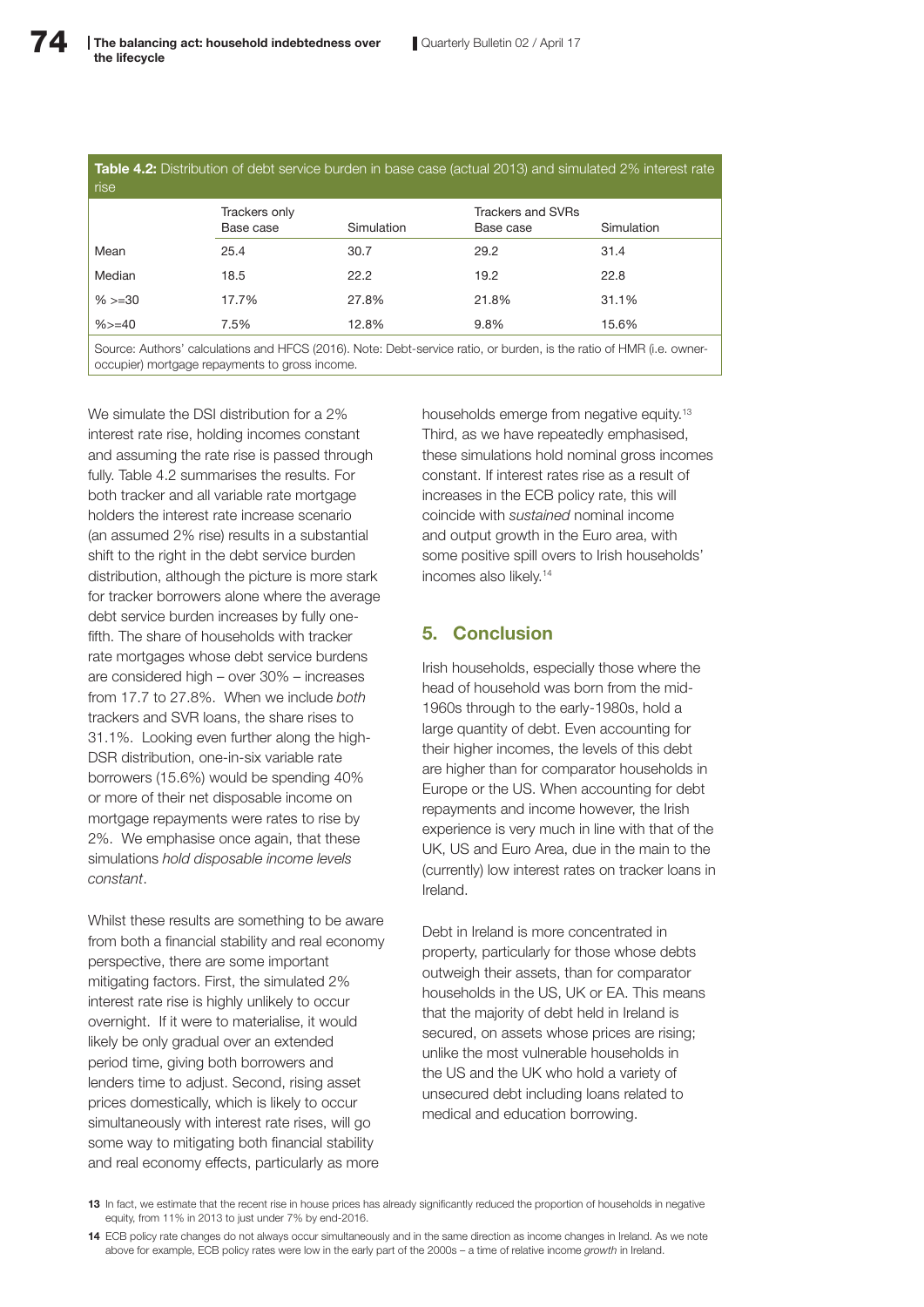Quarterly Bulletin 02 / April 17 **75** 

It is likely that, in the absence of much room to save, for the most indebted households in Ireland substantial debt reduction will continue for some time yet. The low interest rate environment that has prevailed since 2008 has been particularly beneficial to highly indebted Irish households. However, in relative terms, a far greater proportion of Irish borrowers are also exposed to potential interest rate rises in the future. Holding income constant, we show that a 1 to 2% interest rate rise reduces the disposable income after debt repayments of a typical borrower by between 2 and 4%, with larger impacts for younger borrowers. As well as the impact on household spending from lower disposable incomes, there could also be financial stability implications, depending on how increases in the debt service burden affect households' ability to repay debt. Finally, and on a more positive note, we highlight a number of mitigating factors, including: nominal income increases, asset price increases – both of which are also likely to occur with interest rate rises in the future – and the fact that a return to a more normalised interest rate environment is something that is only like to occur over a gradual timeframe, giving all stakeholders time to adjust.

# **References**

Ameriks, J. and Zeldes, S. P. (2004). "How do household portfolio shares vary with age", Working paper, Columbia University.

Badarinza, C., Campbell, J. Y. and Ramadorai, T. (2016), "International comparative household finance", *Annual Review of Economics,* Vol. 8, 111-144.

Bunn, P., Drapper, L., Rowe, J., and Shah, S. K. (2015). "The potential impact of higher interest rates and further fiscal consolidation on households: evidence from the 2015 NMG Consulting survey", Q4 Quarterly Bulletin, Bank of England.

Bunn, P., and Rostom, M. (2015) "Household Debt and Spending in the United Kingdom", Bank of England Working Paper, No. 554.

Bankowska, K., Lamarche, P., Osier, G. and Perez-Duarte, S., (2015), "Measuring household debt and vulnerability in the euro area", published in Irving Fisher Committee, (2015), "Indicators to support monetary and financial stability analysis: data sources and statistical methodologies", IFC Bulletins, Vol. 39, Bank for International Settlements.

Brown, M., Lee, D., Scally, J. and V., W. (2016), "The Greying of American debt", Web blog post, Liberty Street Economics, Federal Reserve Bank of New York.

Bricker, J. Lisa J. Dettling, Alice Henriques, Joanne W. Hsu, Kevin B. Moore, John Sabelhaus, Jeffrey Thompson, and Richard A. Windle. (2014), "Changes in U.S. Family Finances from

2010 to 2013: Evidence from the Survey of Consumer Finances." *Federal Reserve Bulletin*, Vol. 100 (September): 1–41.

Carroll, C. (1997), "Buffer-stock saving and the life cycle/permanent income hypothesis", *Quarterly Journal of Economics*, Vol. 112(1), 1–56.

Central Bank of Ireland (2016), "Macro-Financial Review 2016:1", Macro-Financial Review, Central Bank of Ireland.

Christelis, D., Georgarakos, D. and Haliassos, M. (2013), "Differences in portfolios across countries: Economic environment versus household characteristics", *Review of Economics and Statistics,* 95(1), 220- 236.

Christelis, D., Ehrmann, M. and Georgarakos, D. (2015), "Exploring differences in household debt across Euro Area countries and the United States", Bank of Canada Working Paper, No. 2015-16.

CSO (2017), "Quarterly National Accounts Quarter 4 2016", Statistical Release, Central Statistics Office.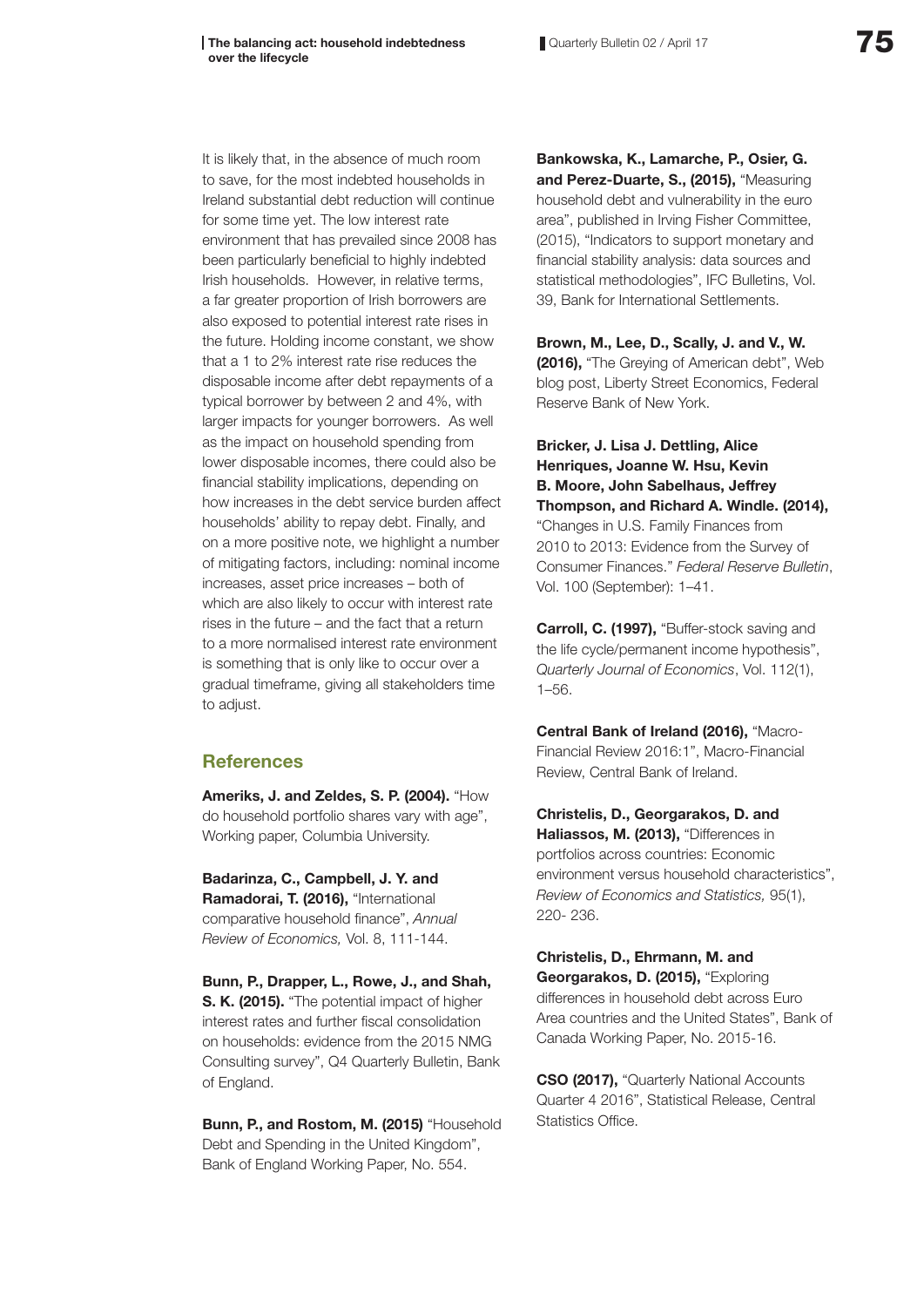CSO (2007), "Household Budget Survey 2004-2005", Statistical Release, Central Statistics Office.

## Connor, G., Flavin, T. and O'Kelly, B.

(2012), "The U.S. and Irish credit crises: Their distinctive differences and common features", *Journal of International Money and Finance*, Vol. 31 (1), 60-79.

Cussen, M. and Phelan, G. (2011), "The Rise and Fall of Sectoral Net Wealth in Ireland." Q3 Central Bank Quarterly Bulletin, Vol. 70.

## Danne, C. and McGuinness, A. (2016),

"Mortgage modifications and loan performance", Research Technical Paper Series, 05/RT/16, Central Bank of Ireland.

Debelle, G. (2004), "Macroeconomic implications of rising household debt", BIS Quarterly Review, Vol. 3 (153), 51-64.

Deng, Y., Quigley, J. M. and Order, R. V. (2000), "Mortgage Terminations, Heterogeneity and the Exercise of Mortgage Options", *Econometrica*, Vol. 68(2), 275–308.

Dynan, K. (2012), "Is a household debt overhang holding back consumption?", Brookings Papers on Economic Activity, Vol. 2012(1), 299-362.

## Eggertsson, G and Krugman, P (2012),

"Debt, deleveraging, and the liquidity trap: a Fisher-Minsky Koo approach", *Quarterly Journal of Economics*, Vol. 127(3), 1469–513.

## Fagereng, A., Gottlieb, C., and Guiso,

L. (2015). "Asset market participation and portfolio choice over the life-cycle", SAFE Working Paper, No. 115., SAFE.

## Fasianos, A. and Bunn, P. (2017),

"Household Income Dynamics and Financial Fragility: Decomposing Income and Demographic Effects", mimeo, Bank of England.

Fisher, I. (1933), "The debt-deflation theory of great depressions", *Econometrica*, Vol. 1(4), 337–57.

Fitzpatrick, T. and McQuinn, K. (2007), "House prices and mortgage credit: Empirical evidence for Ireland", *The Manchester School*, Vol. 75(1), 82-103.

Gerardi, K., Herkenhoff, K., Ohanian, L. and Willen, P. (2015), "Can't pay or won't pay Unemployment, negative equity and strategic default", *NBER Working Paper*, 21630.

Goggin, J., Holton, S., Kelly, J., Lydon, R. & McQuinn, K. (2012), "The financial crisis and the pricing of interest rates in the Irish mortgage market: 2003-2011", Research Technical Paper Series 01/RT/12, Central Bank of Ireland. Honohan, P. (2009), "What went wrong in Ireland", TCD working paper, Trinity College Dublin.

Household Finance and Consumption Network, (2016), "The Household Finance and Consumption Survey: results from the second wave'', Statistics Paper Series, 18,

## Iacoviello, M. and Pavan, M. (2013),

European Central Bank.

"Housing and debt over the life cycle and over the business cycle", *Journal of Monetary Economics*, Vol. 60 (2), 221-238.

Kelly, R., Lyons, P., and O'Toole, C. (2015), "Mortgage Interest Rate Types in Ireland", Economic Letters, 9, Central Bank of Ireland.

Lydon, R. and McIndoe-Calder, T. (2017), "The great Irish (de)leveraging 2005-14", Research Technical Paper, 05/RT/2017, Central Bank of Ireland.

Lydon, R., 2013. "Do households with debt problems spend less?", Economic Letters, 02/ EL/13, Central Bank of Ireland.

Lawless, M., Lydon, R. and McIndoe-Calder, T. (2015), "The financial position of Irish households." Quarterly Bulletin Article, Central Bank of Ireland, 66-89.

Lydon, Reamonn and Lozej, Matija, 2016. "Flexibility of new hires' earnings in Ireland," Research Technical Papers, 06/RT/16, Central Bank of Ireland.